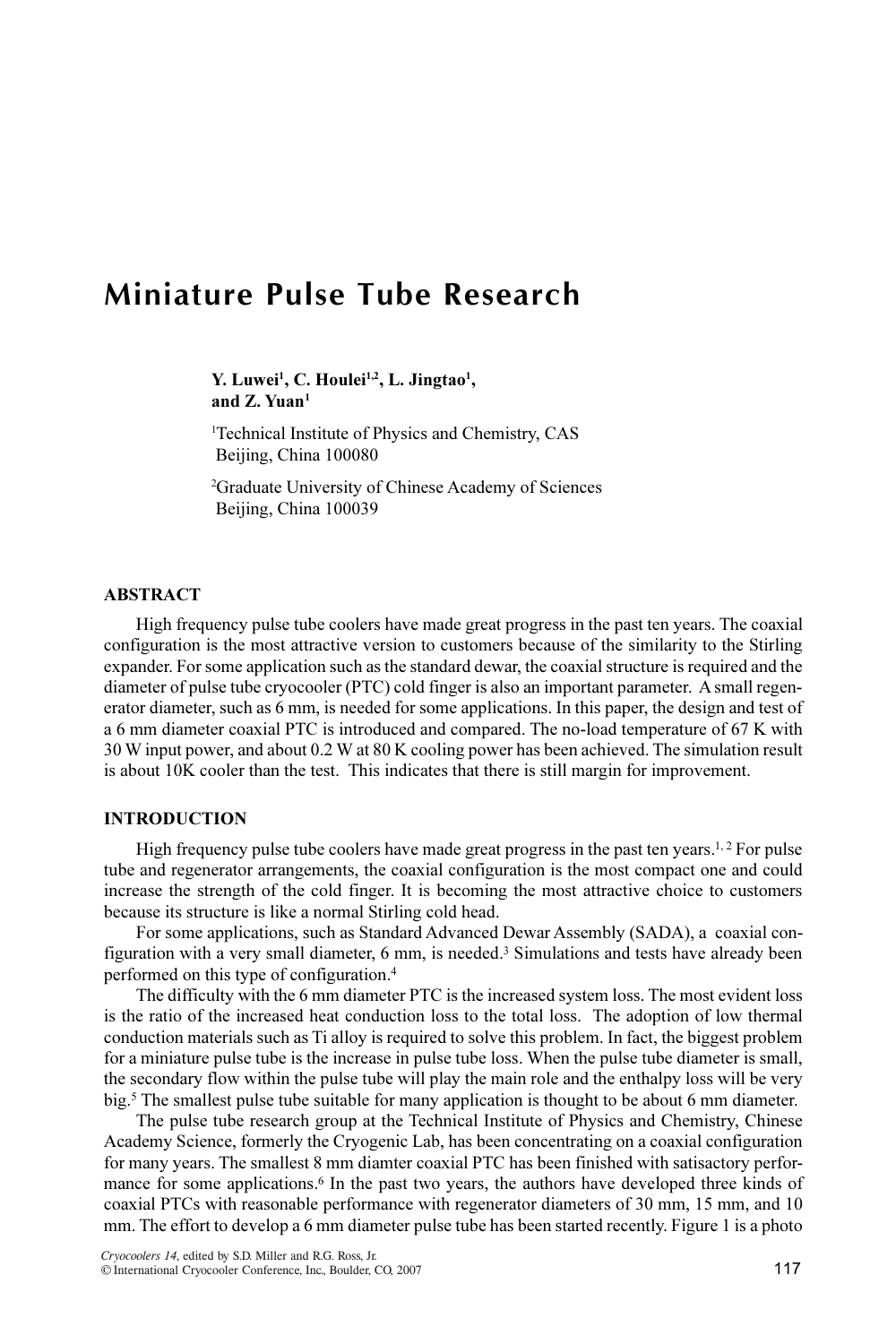

Figure 1. Photo of four coaxial PTCs with different regenerator diameters

of four different pulse tube cold heads with different regenerator dimensions. The smallest one is a regenerator tube with a diameter of 6 mm.

In this paper, the design and test of the 6 mm diameter coaxial PTC is presented.

### NUMERICAL SIMULATION AND ANALYSIS

Since the regenerator tube diameter is fixed at 6 mm, the most important parameter which can be changed is only the pulse tube diameter. Using simulations, the pulse tube dimension can be confirmed.

The first simulation is carried out for the case without a double-inlet. The effect of the doubleinlet is evaluated and the refrigeration capacity is determined. Also, the difference in performance between stainless steel (SS) mesh no. 500, and mesh no. 400 are compared.

Figure 2 shows the relation of input PV power vs. lowest temperature for SS mesh no. 400. With increases in the PV input power, Tc goes down quickly at low input power, but at 30 W, the rate of change is slowed. This means that increasing the pressure wave to drop the temperature furhter is almost coming to the end.

Figure 3 shows the effect of the double-inlet for two kinds of meshes with 20 W of PV input power. With double-inlet closed, SS mesh no. 500. produces a temperature about 5 K lower than the SS mesh no. 400. When the double-inlet is opened, this difference decreases to less than 1 K. The double-inlet for SS mesh no. 500. is not very effective. This might be attributed to the higher efficiency or small loss of the regenerator, because double-inlet could decrease the regenerator flow rate and then decrease regenerator loss, a higher efficiency in the regenerator means the loss could be decreased.



Figure 2. Change of lowest Tc with input pv power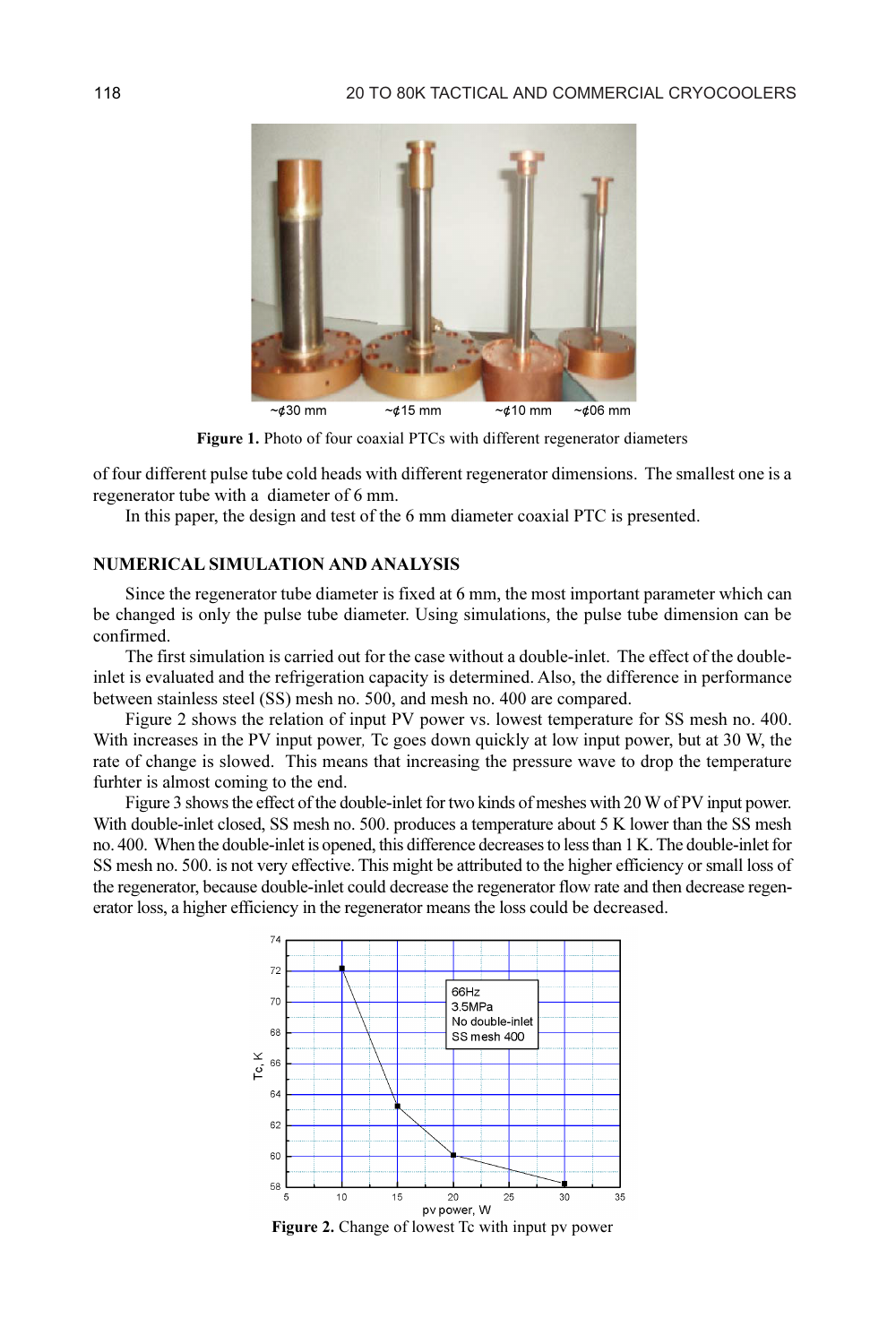

Figure 3. Effect of double-inlet on lowest temperature for two cases



Figure 4. Comparison of cooling capacity for several cases

Figure 4 is a comparison of refrigeration capacity. Because the SS mesh no. 500. produces a higher flow resistance loss and the pressure wave in pulse tube is small, this results in a small slope of Qc vs. Tc when compared with SS mesh no. 400. Without the double-inlet and below 90 K, SS mesh no. 500. produces better results than the SS mesh no. 400. With the double-inlet, because the lowest temperature is a small difference, SS mesh no. 400. produces better results when the temperature is higher than 65 K.

#### EXPERIMENTAL RESULTS AND ANALYSIS

Many experiments have been carried out based on the simulation, design and fabrication. Two pulse tube diameters have been tested; the later one is optimized to get the better results and is introduced here. For this version, two are finished with SS mesh no. 400. and mesh no. 500. separately just like in simulation.

Figure 5 is the change of refrigeration temperature Tc with input power for SS mesh No. 400, with and without double-inlet. Compared to Fig. 2, without double-inlet, the lowest temperature is about 20 K higher in experiments. This reveals the complexity of small cooler system; there are losses that the simulation can not predict. On the other hand, the double-inlet is much better than that the simulation results; the double-inlet could further decrease the temperature of about 7 K in Fig. 3 while test results show the difference of 14 K at 30 W input power. This change partly compensates for the above-mentioned 20 K difference. This phenomenon of the double-inlet is common for some coolers and it shows the advantage of double-inlet to compensate for system losses to a certain extent.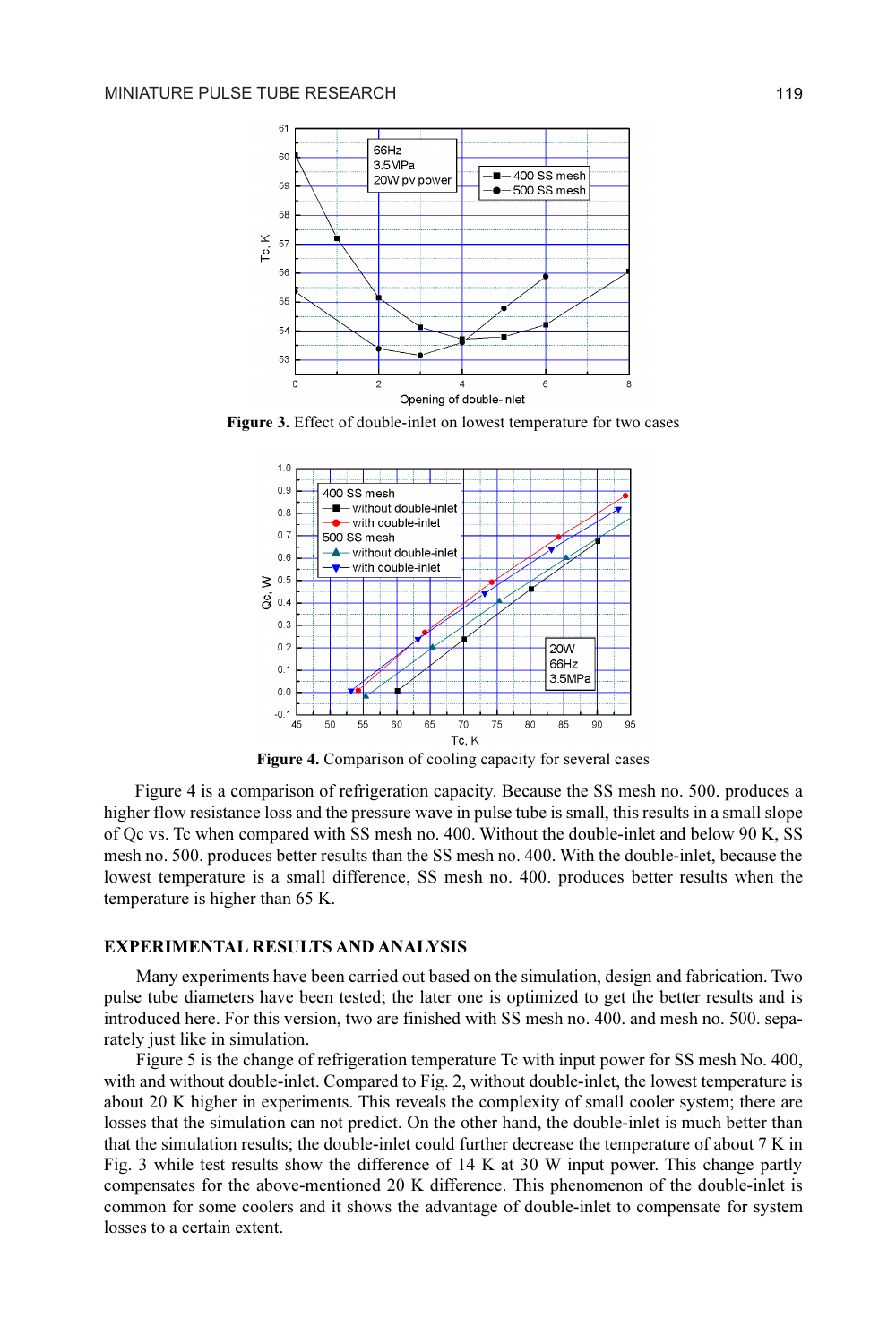Figure 6 shows the relation of Qc vs. Tc for SS mesh no. 400. With 30 W of input power, the cooling power could be 0.2 W at 80 K. With 40 W of input power, the cooling power is around 0.29 W at 80 K. This is the best result reported for the 6 mm diameter coaxial PTC. Compared to Fig. 4, both the cooling power and the slope are small.

Figure 7 shows the results for SS mesh no. 500. Contrary to the simulation, the refrigeration temperature, Tc, for SS mesh no. 500. is higher than the temperature for mesh no. 400, while the effectiveness of the double-inlet is similar. This test shows that in theory the SS mesh no. 500. may gain better results for certain cases, but for a real system some losses are included, therefore, it may not work as predicted.

Figure 8 is a comparison of the cooling power for SS mesh no. 400 and mesh no. 500. Because of the the higher flow resistance of SS mesh no. 500, the slope for it is evidently small. It is similar to Fig. 4.

Finally, the operating frequency is now discussed. This problem is closely related to the efficiency of compressor. If the PTC dimension is changed, the best frequency or resonance frequency will change greatly for a fixed compressor. Only near the resonance frequency of compressor, there will be higher PV power output and better refrigeration effect. Figure 9 is the relation of frequency and refrigeration temperature. The best frequency is near 66 Hz. In fact, the cooler should be run at around 50 Hz, although the compressor must be adjusted for this frequency.



Figure 5. Change of refrigeration temperature with input power



Figure 6. Cooling performance of dia.6 mm coaxial PTC with SS 400 mesh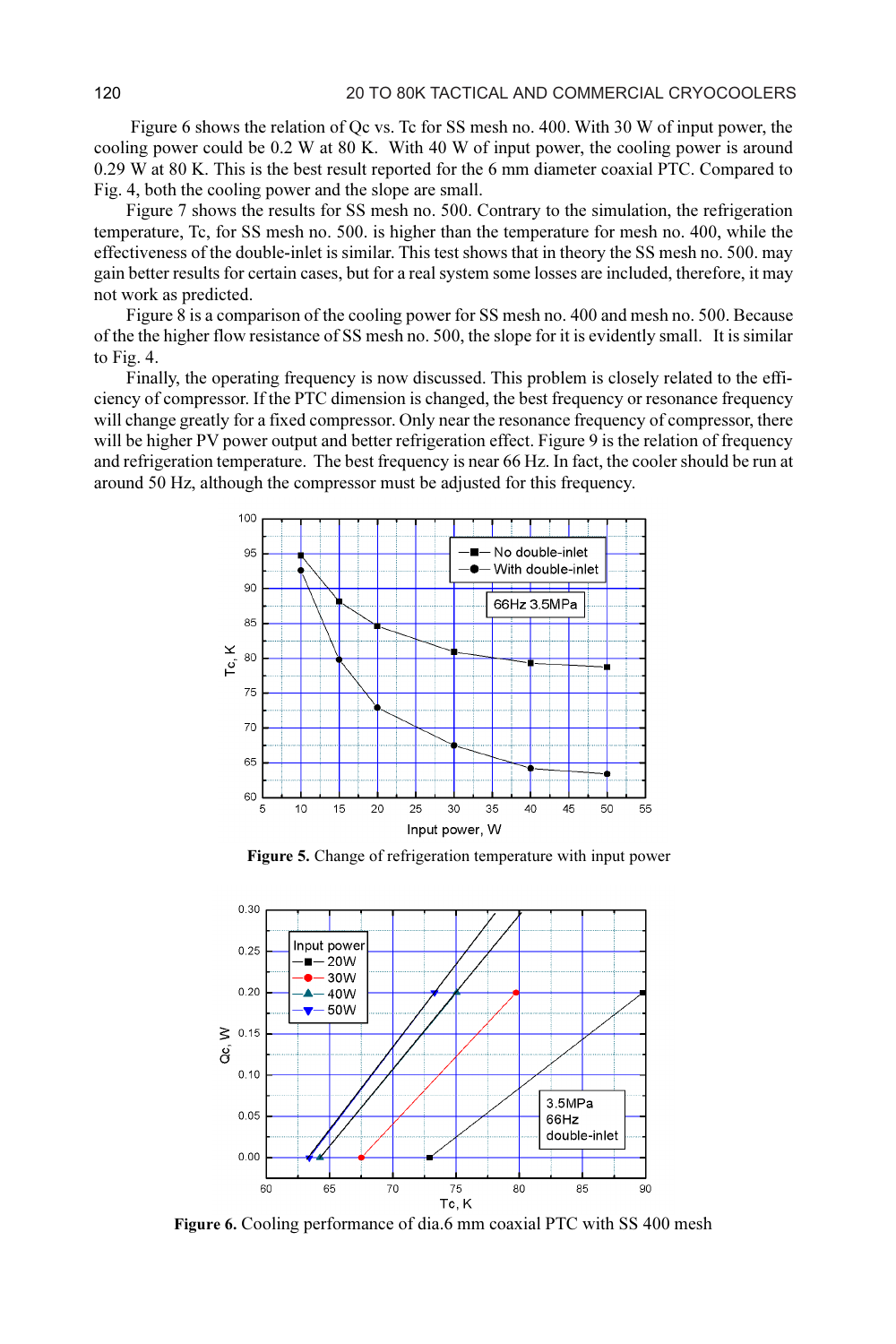









Figure 9. Relation of frequency and refrigeration temperature

#### **CONCLUSIONS**

This paper introduces the design and experimental results of a 6 mm diameter coaxial PTCs. Although there is still a big difference between the simulation and experiment, this PTC could provide 0.1 - 0.3 W at 80 K cooling capacity with less than 40 W of input power. This research shows that a 6 mm PTC is not only feasible, but could perform better for certain applications.